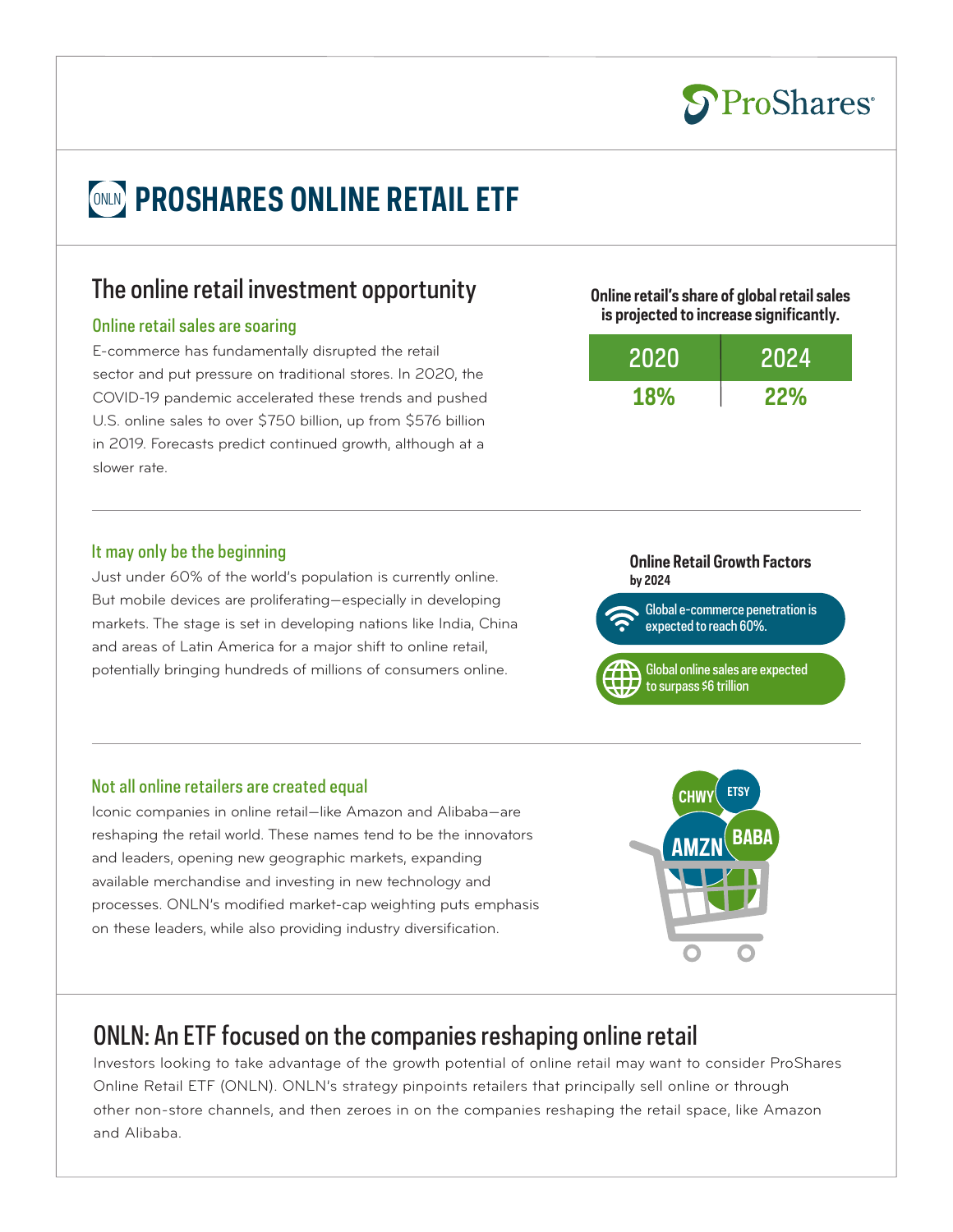# ONLN tracks online retailers in a specialized index

The ProShares Online Retail Index® tracks the largest U.S. and non-U.S. retailers that principally sell online or through other non-store channels. It offers a view of the companies that are delivering the new retail reality to the world.



### Modified market capitalization weighting

The index uses a modified market capitalization-weighted approach, which enables it to place greater emphasis on category-leading names. It is rebalanced monthly and reconstituted annually. When the index is rebalanced, it is weighted so that:

- No company may exceed 24% of total index value.
- The sum of companies individually weighing more than 4.5% may not exceed 50% of index value.
- The total weight of all non-U.S. companies will be capped at 25% of index value.

Market capitalization and volume requirements are as of the time of selection. As of 6/30/21 ONLN holdings included 24.14% to Amazon, 13.49% to Alibaba, 3.29% to Chewy and 4.07% to Etsy. Holdings subject to change.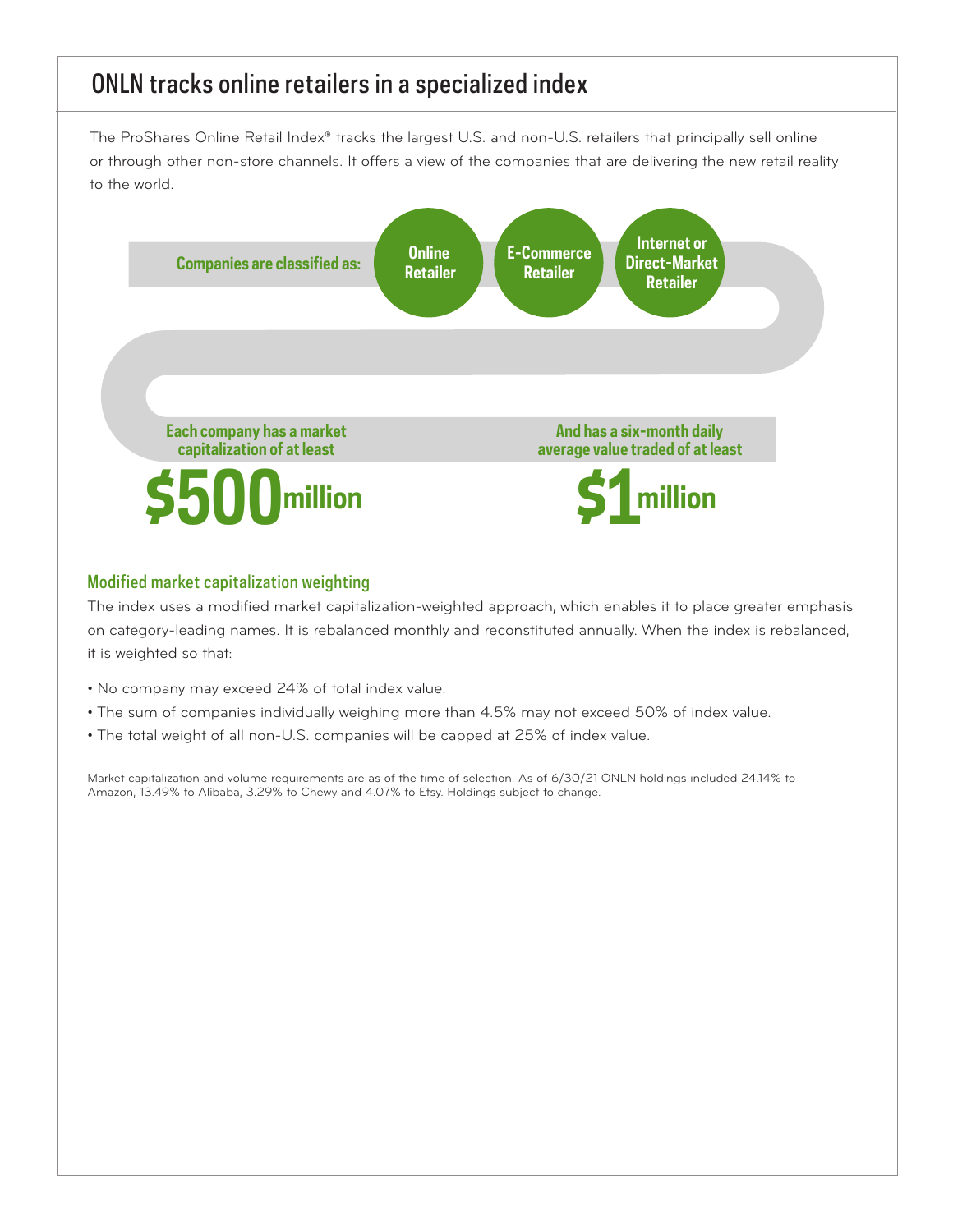# About ProShares Online Retail ETF (ONLN)

### Potential benefits of the fund

- Opportunity to invest in the long-term retail disruption trend E-commerce has been growing for years yet, still only accounts for 14% of domestic retail sales, indicating potential room for growth.
- Focus on retail companies

ONLN's strategy pinpoints retailers that principally sell online or through other non-store channels, such as mobile or app purchases, and separates them from those that rely on bricksand-mortar stores.

• Access to iconic players that are reshaping the retail world Rather than restricting your investment to an individual company, ONLN makes it possible to gain exposure to multiple leaders in the rise of e-commerce through a single ticker.

### Fund facts

Ticker Symbol: ONLN

Intraday Symbol: ONLN.IV

Bloomberg Index Symbol: PSONLINE

Investment Objective: ONLN seeks investment results, before fees and expenses, that track the performance of the ProShares Online Retail Index®.

Inception: 7/13/2018

### Key Considerations

• Risks specific to the online marketplace

Companies that operate in the online marketplace and retail segments are subject to fluctuating consumer demand and other risks.

• Consumer Discretionary Industry Risk

Investments in the consumer discretionary and retailing industries are subject to risks such as changes in domestic and international economies, interest rates, competition and consumer confidence; disposable household income; consumer tastes and preferences; intense competition; changing demographics; marketing and public perception; and dependence on third-party suppliers and distribution systems.

#### • See prospectus

For more on risks, obtain a prospectus from your financial professional or visit ProShares.com.